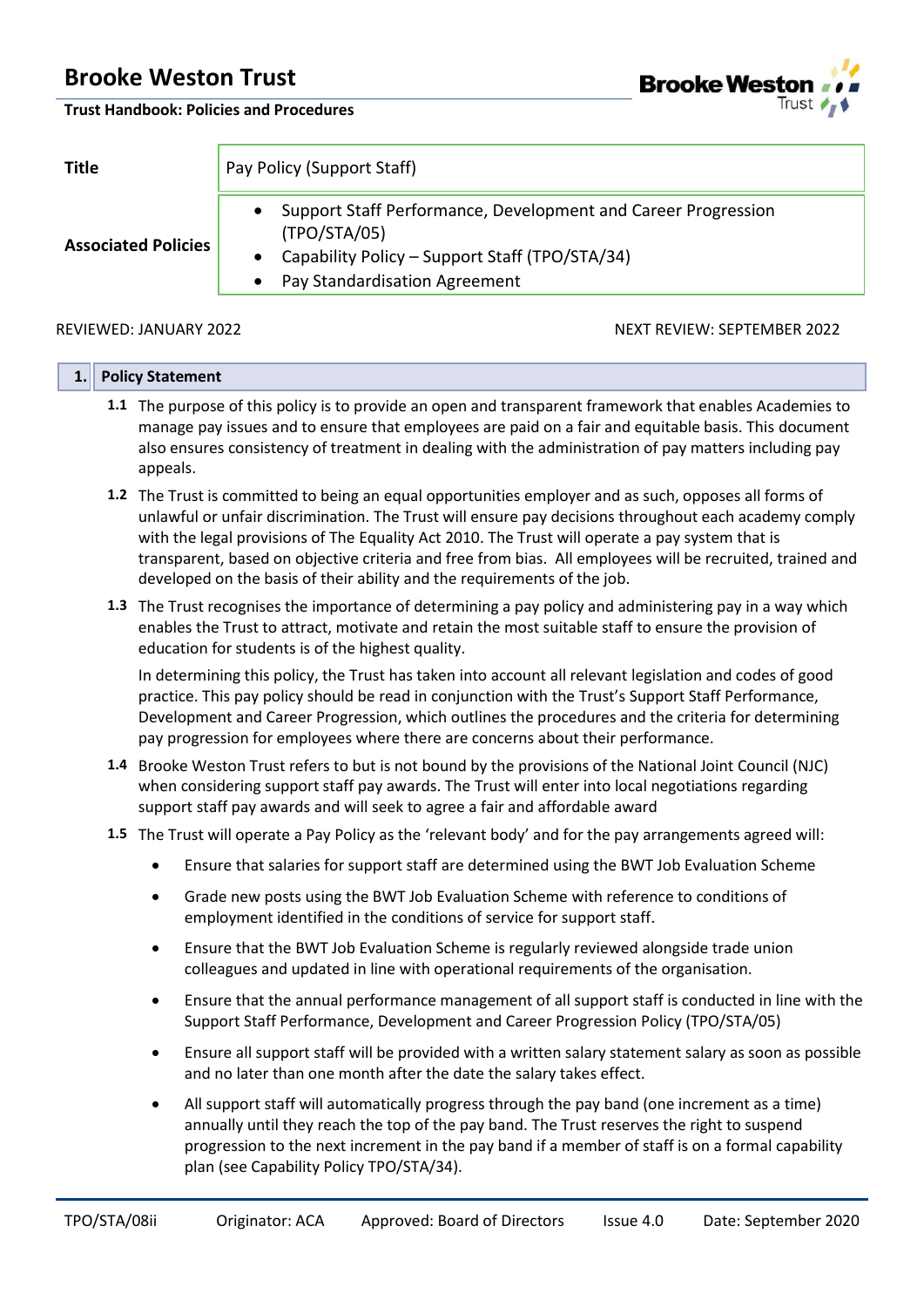

**Trust Handbook: Policies and Procedures**

- **1.6** This policy statement will be available to the staff of the school.
- **1.7** This policy does not form part of any employee's contract of employment and is entirely noncontractual. It may be amended, following discussion with trade union colleagues.
- **1.8** All September 2020 salary determinations relating to salary progression shall be made in line with the pay tables in Appendix 1.

#### **2. Who does this policy apply to?**

**2.1** This policy applies to all Trust Support Staff, including the Central Executive Team.

#### **3. Who is responsible for implementing this policy?**

- **3.1** Line Managers will make pay recommendations for those on the Central Executive Team, following appraisal.
- **3.2** Except where otherwise stated, the Trust, having determined the policy as set out below, will delegate the day to day management of the policy to the Executive Principal and Principal of each academy in consultation with the CEO and Trust Finance Director. The Principal will report to the Executive Principal, CEO and Trust Finance Director those occasions when the delegated responsibility has been exercised in respect of pay provisions for support staff (i.e. permission to award increase of two increments on the pay scale (see paragraph 6.2)).
- **3.3** The CEO requires that the Principal, in exercising the delegated responsibilities, has appropriate regard to the budget approved by the Finance Director and the requirements of employment legislation.
- **3.4** The CEO expects the Principal to seek appropriate advice from the Executive Principals and HR Manager where appropriate.
- **3.5** Executive Principals are responsible for formally considering pay reviews made by employees where there is a dispute regarding pay.
- **3.6** The Pay Review Appeals Committee will consider appeals made by employees where there is a dispute regarding pay. There will be three people on the panel, and this will be made up of governors and can include the CEO.
- **3.7** The implementation and application of this policy will be monitored at Academy level by the Academy's Senior Leadership Team and will remain under review by the CEO and Remunerations Committee.
- **3.8** The application of this policy will be shared and monitored with trade unions, including the number of appeals, by protected characteristics as defined in the Equality Act 2010
- **3.9** The CEO will delegate to the Executive Principal and subsequently the Principal of each academy, following consultation with the Trust Finance Director, decisions arising out of this policy or the appraisal policy.

#### **4. What are the aims of this policy?**

- **4.1** To maintain and improve the quality of education provided by the Trust by having a pay policy that supports the Trust's vision and values.
- **4.2** To maximise the quality of teaching and learning in the Trust
- **4.3** To identify the principles by which the salary decisions for all employees will be made to enable the Trust to recognise and reward staff appropriately for their contribution to the Trust and their individual performance and skills.
- **4.4** To provide a means of recruiting and retaining high quality staff in accordance with the Trust's needs, taking into account appropriate equal opportunity policies and employment legislation and the appropriate guidance on safer recruitment practice.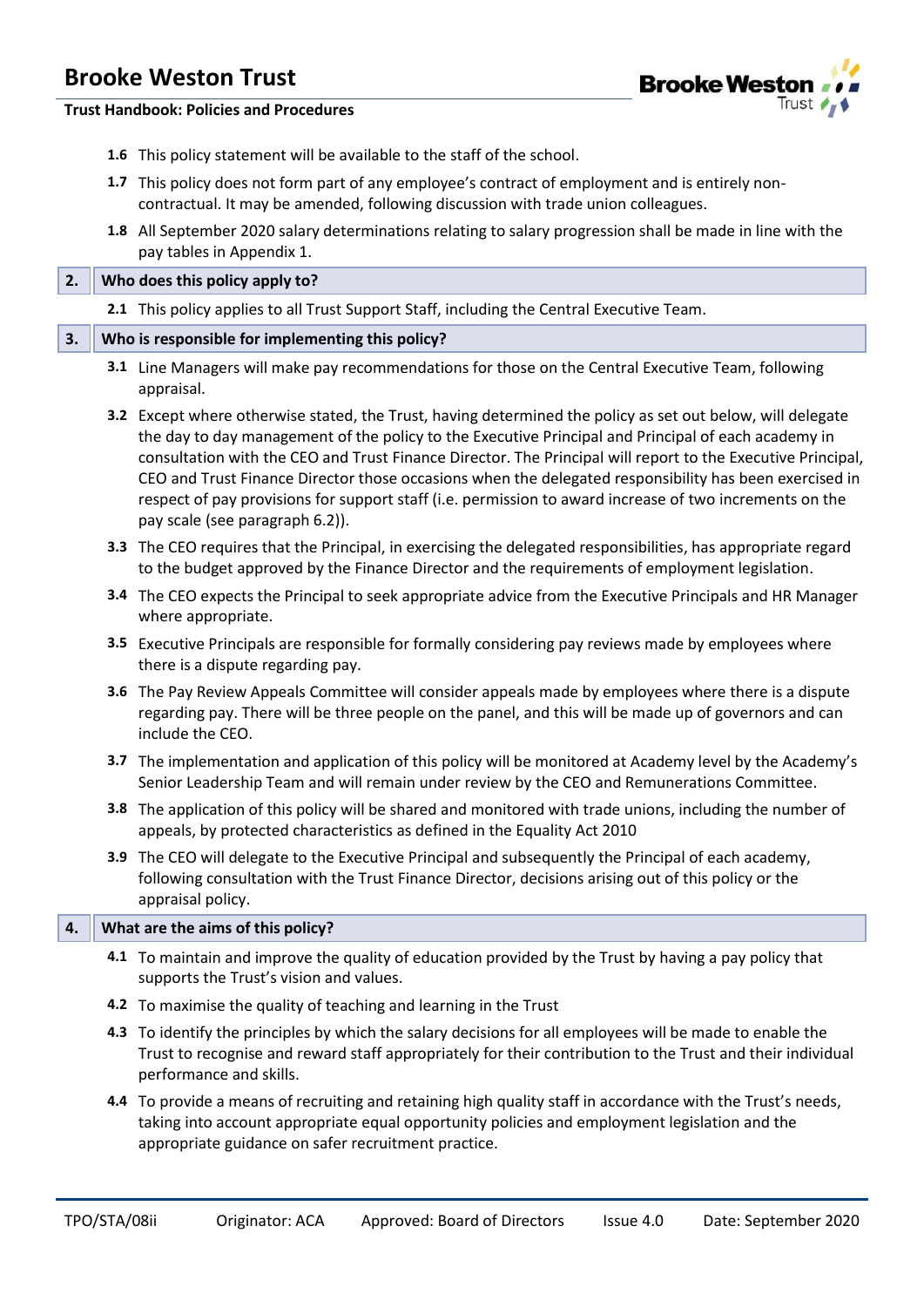#### **Trust Handbook: Policies and Procedures**



#### **5. Staffing Structures**

- **5.1** The Principal will annually recommend to the Executive Principal and Trust Finance Director an indicative outline staffing structure for the academy that:
	- Takes account of any financial limits determined by the Executive Principal, Finance Director and CEO
	- Identifies the indicative staffing structure for support staff posts
- **5.2** If there are changes in the staffing structure, all affected employees will be informed as outlined in the Organisational Change Policy, and consultation with staff will take place.

#### **6. New Appointments**

- **6.1** Members of support staff will be appointed to a job description within the BWT job families, all of which have been evaluated in line with the Pay Standardisation Agreement. This ensures consistent and fair pay to all support staff across Brooke Weston Trust. The Pay Standardisation Agreement was achieved through a collective agreement with the recognised trade unions and implemented with effect on 1st September 2017.
- **6.2** Where a new post is required and is not featured within the BWT job families, this will be evaluated in accordance with the BWT Job Evaluation Scheme. The Trust will determine the appropriate salary having regard to the job evaluation score and overall size of the post.
- **6.3** New staff will normally be appointed on the bottom of the relevant pay scale.
- **6.4** Where the Principal regards the successful applicant as having experience which is directly relevant to the post being offered then an appropriate salary will be offered within the advertised range.

#### **7.** Support Staff Pay Arrangements

- **7.1** Support Staff will progress annually within their pay range automatically on 1st September each year. Where there are significant concerns about the performance of an employee, and they have been formally notified that they are moving to proceedings under the Capability Policy, pay progression may be withheld. Where sufficient progress has been made at either the informal or formal stage and the employee's performance is deemed to be satisfactory prior to 1 September, pay progression will be awarded. However, where progress is not deemed to be satisfactory, and this is documented, pay progression will be withheld.
- **7.2** In exceptional circumstances and provided there is clear evidence that demonstrates exceptional performance attributable to the individual, up to 2 points may be awarded. However, if more than onepoint progression is to be considered, this must be approved by the Executive Principal in conjunction with the CEO and Finance Director.
- **7.3** If at any time the Principal considers that a member of the support staff is being asked to undertake, or has undertaken, increased or decreased responsibilities on a permanent basis, the Trust shall reevaluate the job description of the post or appoint to an alternative job description within the BWT job families if it is appropriate to the role. If the evaluation or re-match to another post provides for a higher salary that salary will be paid to the post holder from a date determined by the Principal. In the event that the evaluation provides for a lower salary the employee will be entitled to salary safeguarding for a period of 18 months.

#### **8. Absences**

- **8.1** Where an employee has been absent through long term illness or "family-friendly" leave the Principal will ensure a Personal Development Discussion is conducted as soon as practicable.
- **8.2** Sickness absence and "family-friendly" leave should not have a negative impact on an employee's Personal Development Discussion. Employees on family-friendly leave will be assessed against their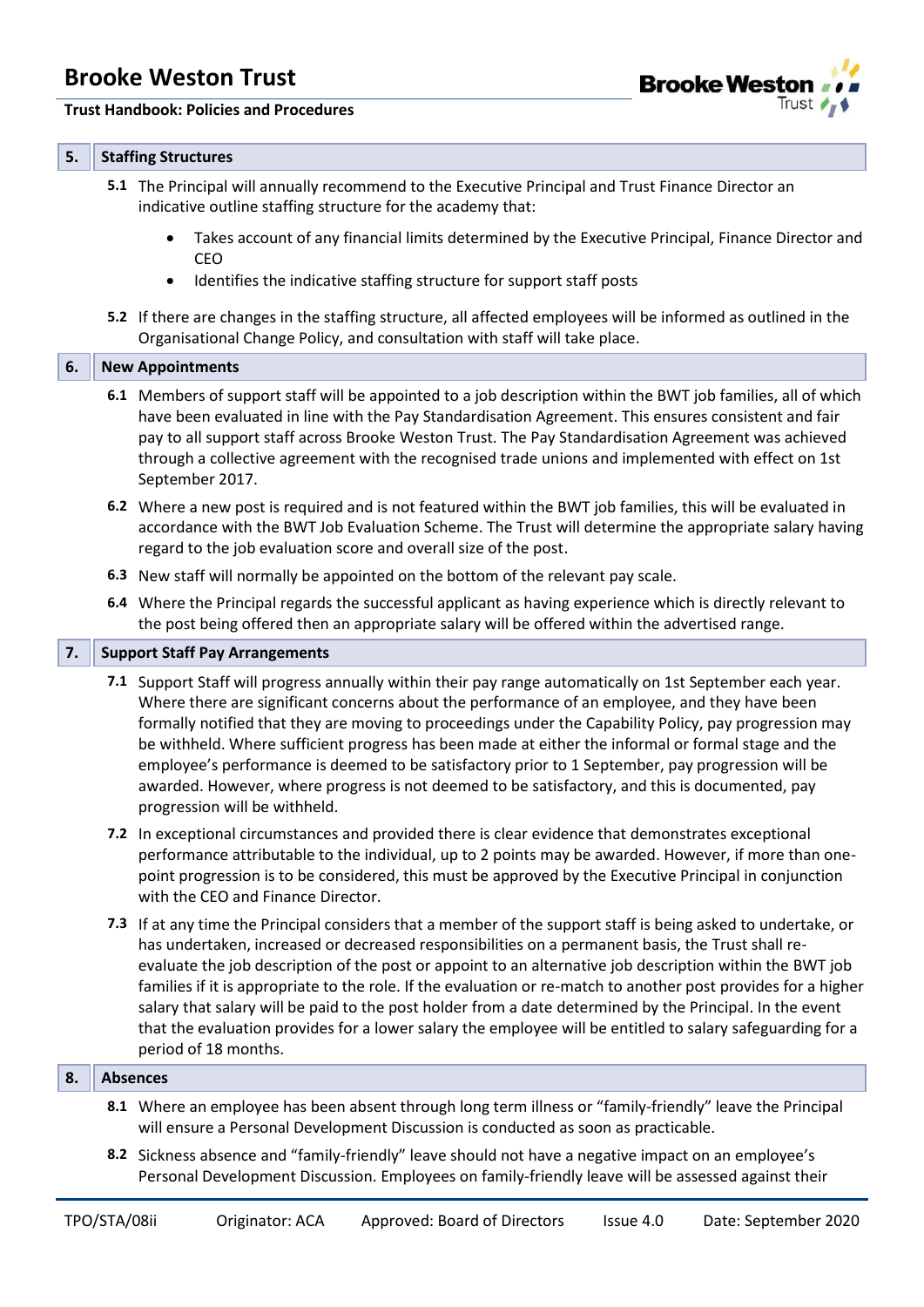

#### **Trust Handbook: Policies and Procedures**

goals before the start of the leave and again when they return to work. This might include information from the most recent Personal Development Discussion review or any part of the review period when the employee was at work.

#### **9. Review of Decisions**

- **9.1** If an employee wishes to have a review of any decision that affects their pay (i.e. automatic annual increment has not been awarded), within 5 days of being notified of the pay recommendation the employee can make a written request to formally meet with the Principal
- **9.2** The statement provided by the employee must indicate the reason(s) why they disagree with the recommendation, and must fall within one or more of the following:

That the recommendation:

- Incorrectly applied any provision of the appropriate salary and/or appraisal policy
- Failed to have proper regard for statutory provision
- Failed to take proper account of relevant evidence
- Took account of irrelevant or inaccurate evidence
- Was biased; or
- Otherwise unlawfully discriminated against the employee
- **9.3** The Principal will, normally, within 5 working days of receipt of the written application for a review, make arrangements for the employee to make representations in person regarding the reasons for the written application. The employee may be accompanied at that meeting by a workplace colleague or representative of their trade union and the Principal may also have an adviser present. The decision will be provided to the employee in writing as soon after the review as possible. The employee will be advised that they have the right of appeal against the review decision.
- **9.4** The procedure to be followed for the review hearing is attached at Appendix 3 of this policy.
- **9.5** If the employee decides to appeal against the review determination as defined above then the employee shall, within 5 days of receipt of the reviewed determination, notify the Clerk to the Trust's Pay Review Appeals Committee in writing of the appeal and the reasons for it. The Clerk will arrange, normally within 10 working days of the receipt of the written notice of appeal, giving at least 5 working days' notice, a meeting of the Pay Review Appeals Committee. The employee may be accompanied at that meeting by a workplace colleague or representative of their trade union, and the Principal may also have an adviser present. The procedure to be followed for the appeal is attached at Appendix 4 of this policy.
- **9.6** The decision of the Pay Review Appeals Committee shall be final. Once any appeal has been resolved the final decisions regarding the assessment of salaries or performance management of staff shall be reported to the Trust.
- **9.7** All staff have the right to make representations and to appeal about any aspect of their pay or pay progression in accordance with the appeals procedure that meets, as a minimum the statutory requirements on dispute resolution

#### **10. Additional Payments**

**10.1** Honoraria Payments

Where a member of staff has been requested by their line manager (Principal) to undertake a significant contribution to the organisation, for example, a one-off and unique project, the Principal may recommend a suitable honoraria payment as recognition of this contribution:

- This payment requires authorisation of the Executive Principal and Finance Director and must justify the rationale for this recommendation (see Appendix 2).
- The honorarium will be paid as a lump sum payment at the next salary payment.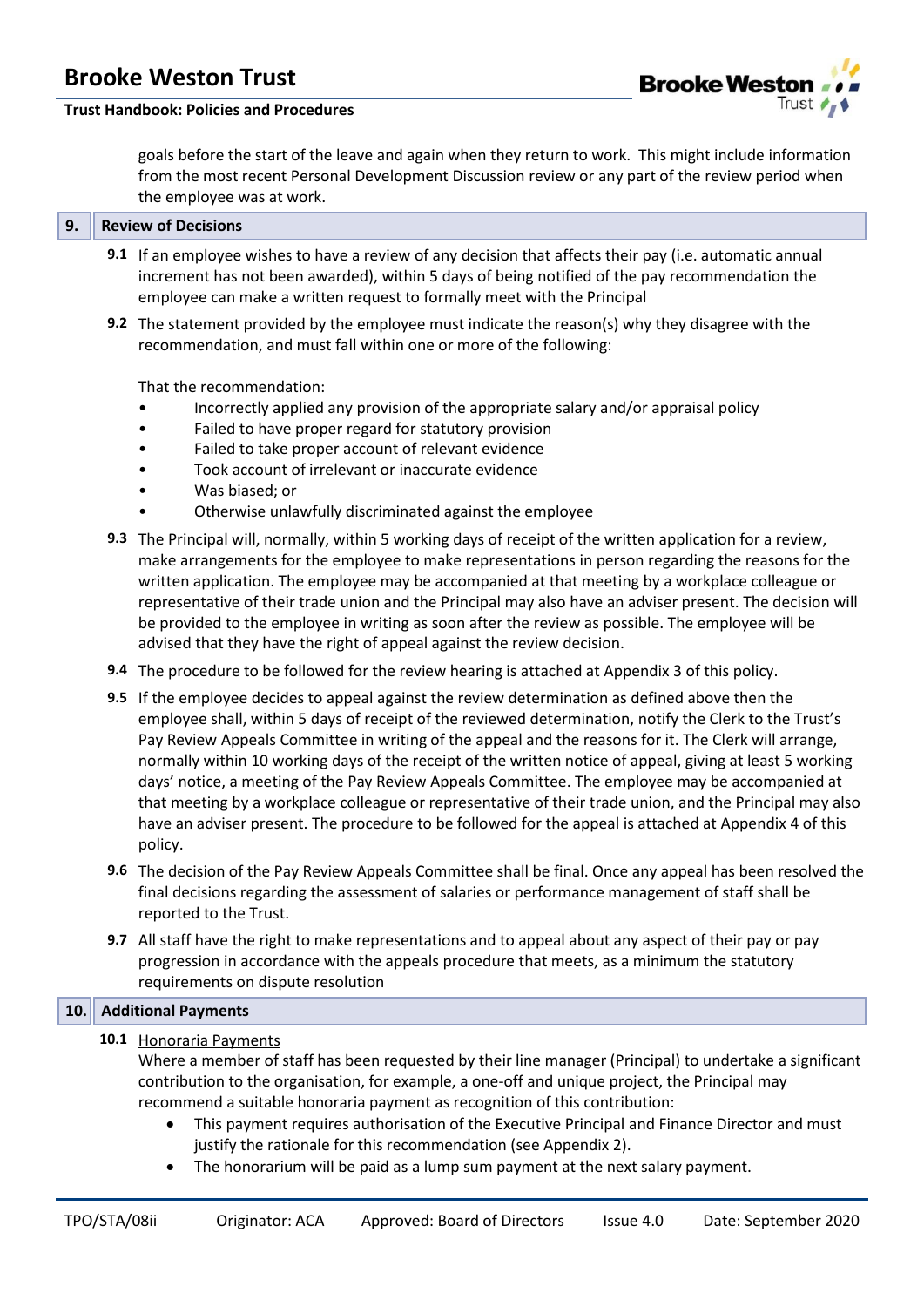

### **Trust Handbook: Policies and Procedures**

• BWT is committed to monitoring the issue of honoraria payments to ensure that it is awarded in a fair and equal manner.

#### **10.2** Allowances

The following allowances are made available for members of support staff who fulfil these duties. The Principal of the Academy is required to authorise these payments:

- First Aid Allowance A First Aid allowance of £150 per annum will be paid to those staff nominated by their Principal and suitably qualified to undertake First Aid responsibilities. This sum will be paid in 12 monthly instalments and will be subject to the normal deductions.
- Additional Clerking Duties for Local Governing Body (LGB) meetings For those staff undertaking clerking duties for LGBs, an allowance of £100 per meeting will be paid, subject to normal deductions.
- Combined Cadet Force (CCF) or Duke of Edinburgh Leads
- An allowance of £1,500 will be paid for those staff identified as a lead for either the CCF or Duke of Edinburgh's Award Scheme. The allowance will be paid in 12 monthly instalments and will be subject to the normal deductions.

#### **10.3** Acting Up Arrangements

Acting up rates for a post will be paid for any period exceeding one month and will be backdated to the beginning of the acting up period. In the event that staff currently acting up revert back to their substantive post, they will move to the appropriate point on the scale and any relevant protection arrangements will be applied.

#### **11. Benefits**

- **11.1** The Trust will consider and where possible seek to support any salary sacrifice scheme or other benefit scheme made available by the academy, from which teaching staff employed in the academy benefit, currently staff can access:
	- a) a car loan scheme;
	- b) subsidised membership of the Chartered College of Teaching
	- c) a Bike2Work scheme; or
	- d) 20% off childcare at BWT wrap-around care and breakfast / afterschool clubs
	- e) Further information about staff benefits can be found on the BWT website or requested from the BWT HR Manager

#### **12. Review of the Policy**

**12.1** The Pay Policy will be reviewed by the Trust on an annual basis. The Trust will consult with employee representatives via the Trust JCC and the final policy will be approved and adopted by the Trust Board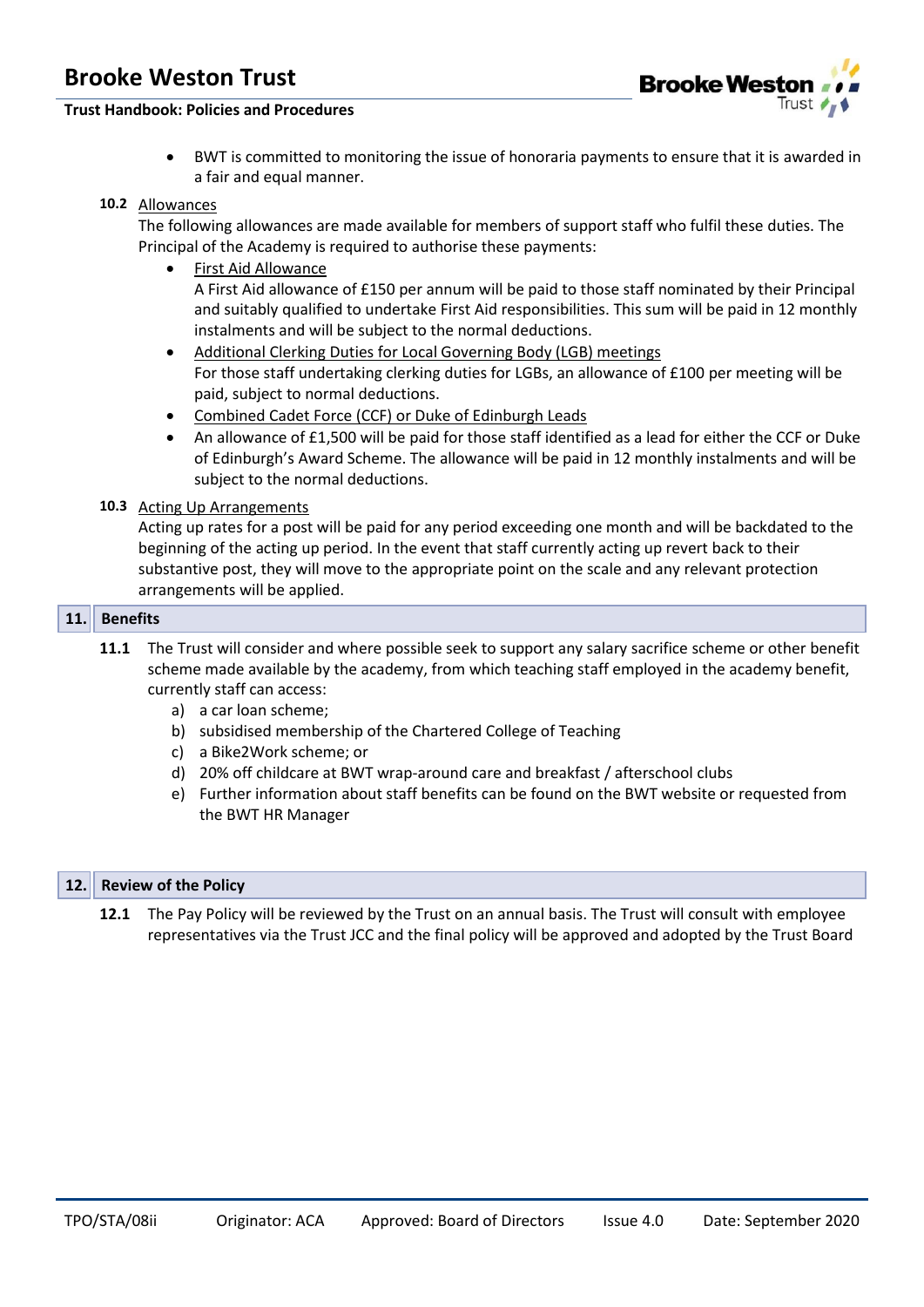### **APPENDIX 1: Support Staff Pay Scales January 2022**

| Grade        | Point                   | 01/01/2022         |
|--------------|-------------------------|--------------------|
|              | 1                       | £19,254            |
| $\mathbf{1}$ | $\overline{\mathbf{c}}$ | £19,312            |
|              | 3                       | £19,370            |
|              | 4                       | £19,447            |
| 2            | 5                       | £19,485            |
|              | 6                       | £19,524            |
|              | 7                       | £19,640            |
| 3            | 8                       | £19,678            |
|              | 9                       | £19,717            |
|              | 10                      | £19,794            |
| 4            | 11                      | £19,833            |
|              | 12                      | £19,871            |
|              | 13                      | £19,948            |
| 5            | 14                      | £20,836            |
|              | 15                      | £21,569            |
|              | 16                      | £23,230            |
| 6            | 17                      | £24,240            |
|              |                         |                    |
|              | 18<br>19                | £25,250<br>£27,270 |
| 7            |                         |                    |
|              | 20                      | £28,280            |
|              | 21                      | £29,290            |
|              | 22                      | £31,310            |
| 8            | 23                      | £32,320            |
|              | 24                      | £33,330            |
|              | 25                      | £35,350            |
| 9            | 26                      | £36,360            |
|              | 27                      | £37,370            |
|              | 28                      | £39,767            |
| 10           | 29                      | £40,763            |
|              | 30                      | £41,781            |
|              | 31                      | £42,193            |
| 11           | 32                      | £43,250            |
|              | 33                      | £44,330            |
| 12           | 34<br>35                | £45,433            |
|              | 36                      | £46,564<br>£47,733 |
|              | 37                      | £49,019            |
| 13           | 38                      | £50,148            |
|              | 39                      | £51,401            |
|              | 40                      | £52,719            |
| 14           | 41                      | £54,091            |
|              | 42                      | £55,335            |
|              | 43                      | £56,718            |
| 15           | 44                      | £58,133            |
|              | 45                      | £59,578            |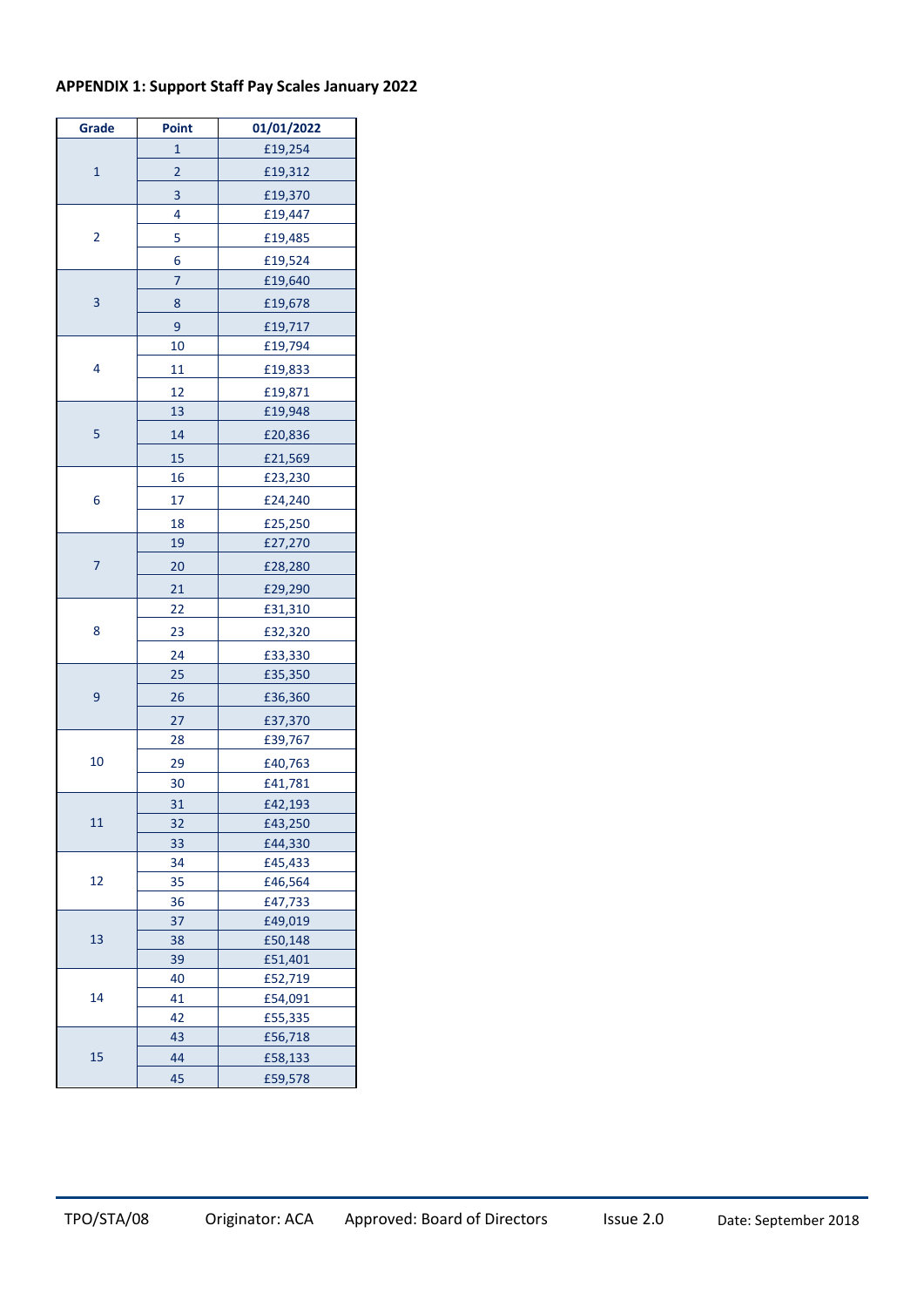## **Form 3 – REWARDING AN EMPLOYEE FOR ADDITIONAL DUTIES/ OUTSTANDING PERFORMANCE**

#### **This form should be used for requesting an honoraria payment/overtime payment/acting payments.**

#### **Please note: all fields\*must be completed – incomplete forms will be returned without action**

#### **EMPLOYEE DETAILS – to be completed for Sections A and B**

**School** 

Employee Name\* Job Title

#### **SECTION A – HONORARIA/OVERTIME PAYMENT**

**1. BUSINESS CASE**

#### **Honoraria payments are one-off payments**

| Amount of honoraria/overtime payment*                                                                                                                                                         | £ |  |
|-----------------------------------------------------------------------------------------------------------------------------------------------------------------------------------------------|---|--|
| Outline the reason and period of time the payment is<br>intended to cover, and also the service and customer benefits<br>of the employee's work that has led to the request for a<br>payment* |   |  |
| Outline the process applied to identify the employee for<br>which the payment is requested*                                                                                                   |   |  |
| Indicate any alternative strategies considered to avoid the<br>need for a payment*                                                                                                            |   |  |
| Indicate the potential impact on other employees of<br>awarding this payment*                                                                                                                 |   |  |
| 2. INFORMATION BUDGET MANAGERS MUST PROVIDE TO FINANCE                                                                                                                                        |   |  |

Please indicate the funding source for this payment:

If you are using funding from a post you want to hold temporarily vacant – please indicate the post you want to be frozen to release the funding:

If you are using Grant funding or Income generation for this post, please provide evidence of this funding/confirmation of grant funding on submission of this form.

| <b>School Finance Officer: Sign:</b> |  |  |
|--------------------------------------|--|--|
|--------------------------------------|--|--|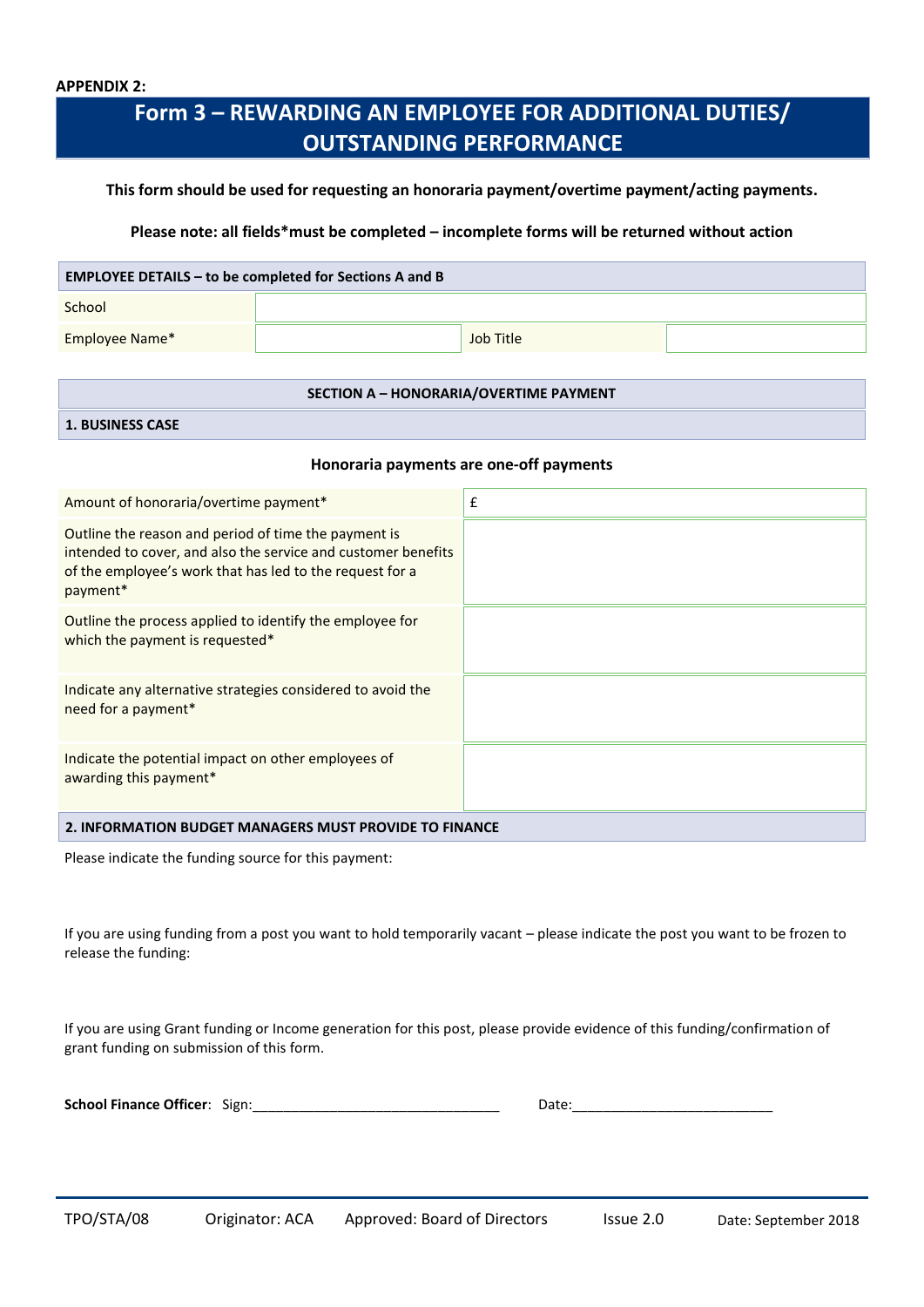| 3. AUTHORISATION                                      |        |       |       |  |
|-------------------------------------------------------|--------|-------|-------|--|
| <b>Executive Principal</b>                            | Print: | Sign: | Date: |  |
| 4. AUTHORISATION (for honoraria payment of over £500) |        |       |       |  |
| Finance Director confirming<br>funding available      | Print: | Sign: | Date: |  |

#### **SECTION B – ACTING UP PAYMENTS**

#### **1. BUSINESS CASE**

**Acting up payments may be shared between two or more employees. Employees who undertake part of the duties will receive a 'partial' acting-up allowance.**

| Outline the reason and period of<br>time the acting-up payment is<br>intended to cover*                 |                          |  |
|---------------------------------------------------------------------------------------------------------|--------------------------|--|
| <b>Outline the service and customer</b><br>benefits of this acting-up<br>arrangement*                   |                          |  |
| Outline the process applied to<br>identify potential employee/s<br>who will be acting-up*               |                          |  |
| Indicate any alternative<br>strategies considered to avoid<br>the need for an acting-up<br>arrangement* |                          |  |
| Indicate the potential impact on<br>other employees of this acting-<br>up arrangement*                  |                          |  |
| <b>Current Grade*</b>                                                                                   | Acting-up grade*         |  |
| Percentage of grade to be paid*                                                                         | Total amount to be paid* |  |

| <b>2. AUTHORISATION</b>        |        |       |       |  |
|--------------------------------|--------|-------|-------|--|
| Approved                       |        |       |       |  |
| <b>Line Manager</b>            | Print: | Sign: | Date: |  |
| Authorised:                    |        |       |       |  |
| <b>School Business Manager</b> | Print: | Sign: | Date: |  |
| <b>Principal</b>               | Print: | Sign: | Date: |  |
| <b>Executive Principal</b>     | Print: | Sign: | Date: |  |
| <b>Finance Director</b>        | Print: | Sign: | Date: |  |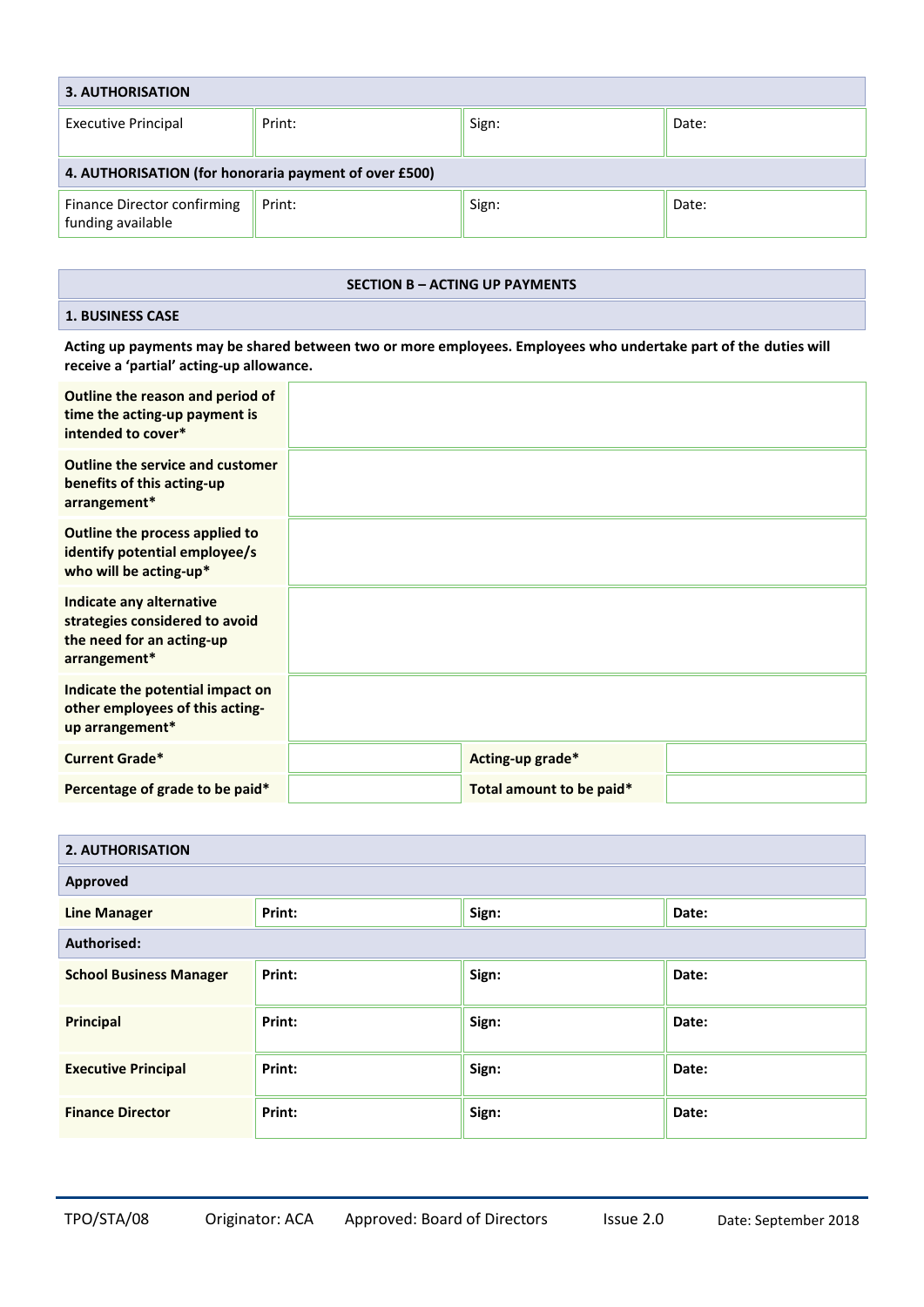#### **Appendix 3 – Pay Review Hearing Procedure**

#### **1. Welcome and Introductions**

#### **2. Case for the Employee**

The employee is entitled to be accompanied by a representative of their trade union or a workplace colleague. The employee or representative:

- a) Presents the employee's written application for the review.
- b) The Principal may ask questions of the employee.

#### **3. Line Manager**

- a) Explains the process and evidence used to come to the recommendation/decision under review with reference to the written statement of reasons for the recommendation/ decision previously provided to the employee.
- b) The Principal may ask questions of the Line Manager

#### **4. Summing Up and Withdrawal**

- a) The employee, or representative, has the opportunity, to sum up their case if they so wish.
- b) The Line Manager has the opportunity, to sum up their case if they so wish
- c) Line Manager and Employee withdraw

#### **5. Review of Decision**

- a) The Principal, and the person who is advising, are to deliberate in private, only recalling other persons to clear points of uncertainty on evidence already given. Any recall will involve both parties
- b) The Principal will announce the decision of the review to the employee, which will be confirmed in writing within five working days

#### **Notes**

- 1. For the purposes of the review, the attendees will have the following documents:
	- The written statement of reasons for the recommendation/decision previously provided to the employee.
	- The written statement of reasons for the application for the review from the employee. (The grounds for the appeal must comply with paragraph 9.2 of the pay policy).
	- Any additional documents to be used at the review hearing which must be provided to the other party at least 48 hours before the commencement of the hearing.
- 2. The Principal may have an adviser present.
- 3. The review is not an appeal against the recommendation/decision.